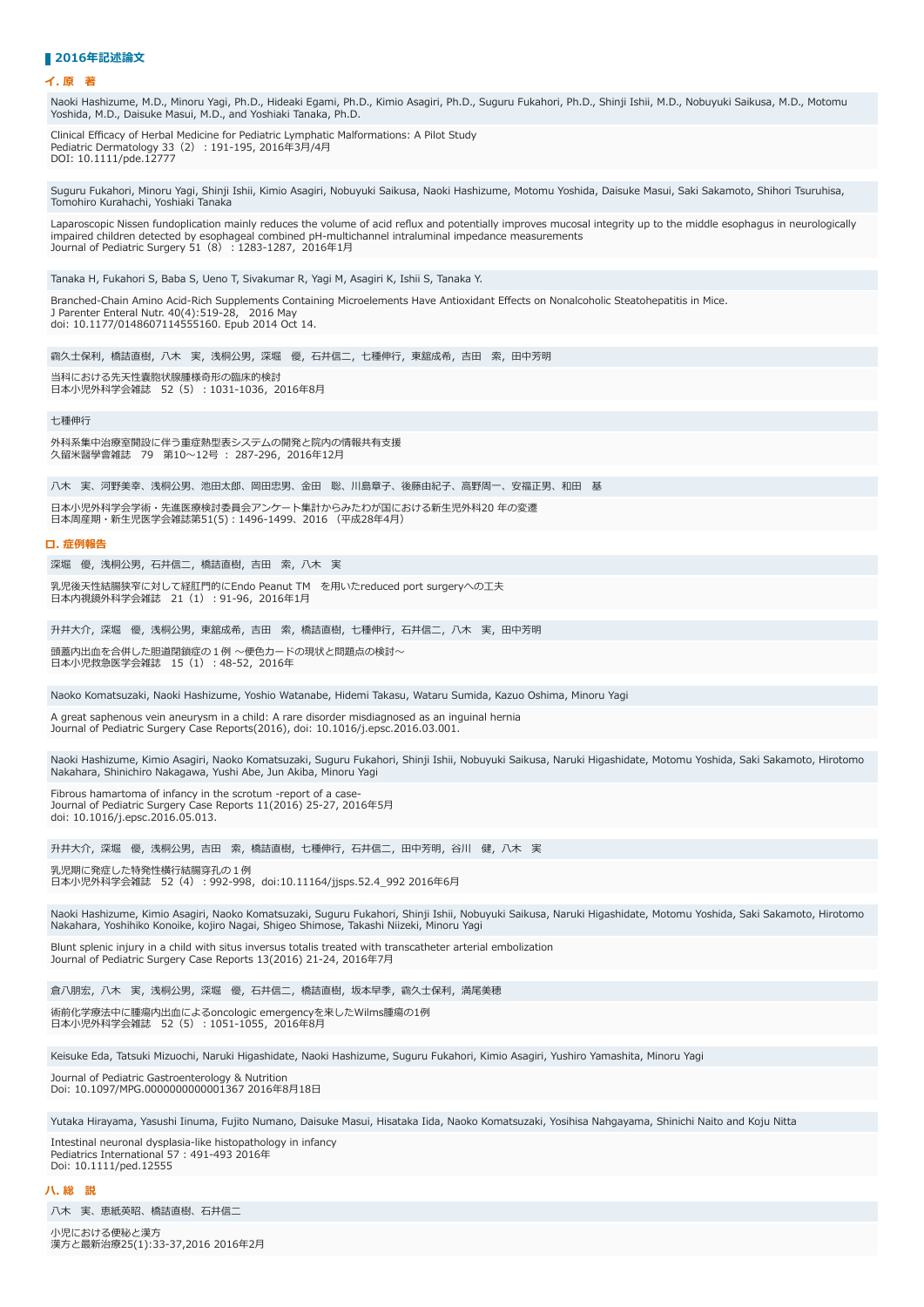| 吉田 索, 田中 芳明, 浅桐 公男, 深堀 優, 石井 信二, 七種 伸行, 橋詰 直樹, 八木 実                                                                                                                                                     |
|---------------------------------------------------------------------------------------------------------------------------------------------------------------------------------------------------------|
| 体組成分析が拓く栄養管理の未来-データから何がわかる?どう利用する?】 体組成分析の基本事項 各指標の臨床的意義と臨床応用の可能性<br>臨床栄養128(2):153-158、2016 (2016.02)                                                                                                  |
| 八木 実、恵紙英昭、橋詰直樹、石井信二                                                                                                                                                                                     |
| 特集:がん治療に漢方を効果的に使う 小児がんと漢方薬<br>Mebio 33(2):91-94,2016 2016年1月                                                                                                                                            |
| 深堀 優,田中芳明,浅桐公男,石井信二,七種伸行,橋詰直樹,吉田 索,升井大介,小松崎尚子,東舘成希,中原啓智,八木 実                                                                                                                                            |
| IFALDの臨床<br>小児外科 48(1):7-10,2016年1月                                                                                                                                                                     |
| 橋詰直樹,朝川貴博,田中宏明,坂本早季,靍 知光,八木 実                                                                                                                                                                           |
| 小児外傷性脾損傷の治療戦略<br>小児外科 48(2):165-168,2016年2月                                                                                                                                                             |
| 橋詰直樹,八木 実,浅桐公男,深堀 優,石井信二,七種伸行,東舘成希,吉田 索,小松崎尚子,坂本早季,中原啓智,惠紙英昭                                                                                                                                            |
| リンパ管腫に対する漢方治療<br>小児外科 48(7):725-729,2016年7月                                                                                                                                                             |
| 吉田 索,浅桐公男                                                                                                                                                                                               |
| 【管理栄養士はここまでできる!褥瘡ケアの栄養サポート】褥瘡治療に有用とされる栄養素 オルニチン<br>Nutrition Care 9 (7) : 632-633, 2016年7月10日                                                                                                           |
| 浅桐公男                                                                                                                                                                                                    |
| オルニチン<br>外科と代謝・栄養 50(2):185-187,2016年4月                                                                                                                                                                 |
| 田中芳明                                                                                                                                                                                                    |
| 抗炎症療法-新しい知見-<br>(第4回シンボジウム 2011年6月3日 東京大学弥生講堂)<br>日本食品免疫学会講演記録集 第2巻 :103-105,2016年7月1日                                                                                                                  |
| 田中芳明                                                                                                                                                                                                    |
| 酸化ストレスと抗酸化療法<br>亜鉛栄養治療 7 (1) 4-13, 2016年10月20日                                                                                                                                                          |
| 疋田茂樹,浅桐公男,八木 実,久下 亨,赤木由人,嬉野光俊,弓削浩太郎,鍋田雅和,宇津秀晃,高須 修,小金丸雅道,安部等思,高松学文,溝手博義                                                                                                                                 |
| 脾損傷.<br>臨床外科71(11)増刊号165-172,2016年10月22日                                                                                                                                                                |
| · 八木 実,恵上英昭,石井信二,中原啓智,坂本早季,東舘成希,小松崎尚子,吉田 索,橋詰直樹,七種伸行,深堀 優,浅桐公男,田中芳明                                                                                                                                     |
| 【知っておきたい小児外科疾患の最新の治療】 小児外科疾患の漢方治療とEBM(解説/特集)<br>小児科臨床69 (11) 1764-1772, 2016年11月                                                                                                                        |
| 田中芳明                                                                                                                                                                                                    |
| 食物繊維の臨床応用<br>日本臨床栄養学会雑誌 38(4)192-193 2016年12月25日                                                                                                                                                        |
|                                                                                                                                                                                                         |
| 七種伸行,田中芳明,浅桐公男,深堀 優,石井信二,橋詰直樹,吉田 索,八木 実<br>間接熱量測定法を用いた残存消化管吸収機能の評価<br>日本静脈経腸栄養学会雑誌31(5):1109-1113,2016年<br>総説                                                                                           |
|                                                                                                                                                                                                         |
| 八木 実,本間信治,七種伸行<br>等パワー胃腸電図マッピングによる消化管運動機能評価                                                                                                                                                             |
| 日本静脈経腸栄養学会雑誌31(5):1126-1129,2016年<br>総説                                                                                                                                                                 |
| 二. 著 書                                                                                                                                                                                                  |
| Yagi M, Asagiri K, Fukahori S.<br>Choledochal cyst. In: Taguchi T, Iwanaka T, Okamatsu T, editors. Operative general surgery in neonates and infants.<br>Springer, Tokyo, 2016, p.283-288.<br>(2016年1月) |
| 八木実、河野美幸                                                                                                                                                                                                |
| わが国における周産期臨床統計<br>新生児外科疾患 症例から学ぶ周産期診療ワークブック 第2版 日本周産期・新生児学会教育・研修委員会編 506-512, メジカルビュー社、東京、2016<br>(2016年7月)                                                                                             |
| 田中芳明, 中村 強                                                                                                                                                                                              |
| 栄養薬理学<br>建帛社 2016年4月25日初版発行                                                                                                                                                                             |
| ホ. その他、 プロシーディング                                                                                                                                                                                        |
| へ. 前任地・留学先における論文・その他                                                                                                                                                                                    |
| 倉八朋宏,金田 聡,広田雅行,内藤万砂文                                                                                                                                                                                    |
| 虫垂に関連した小児内ヘルニアの2例<br>日本小児外科学会雑誌 52(5):1091-1097 2016年8月                                                                                                                                                 |